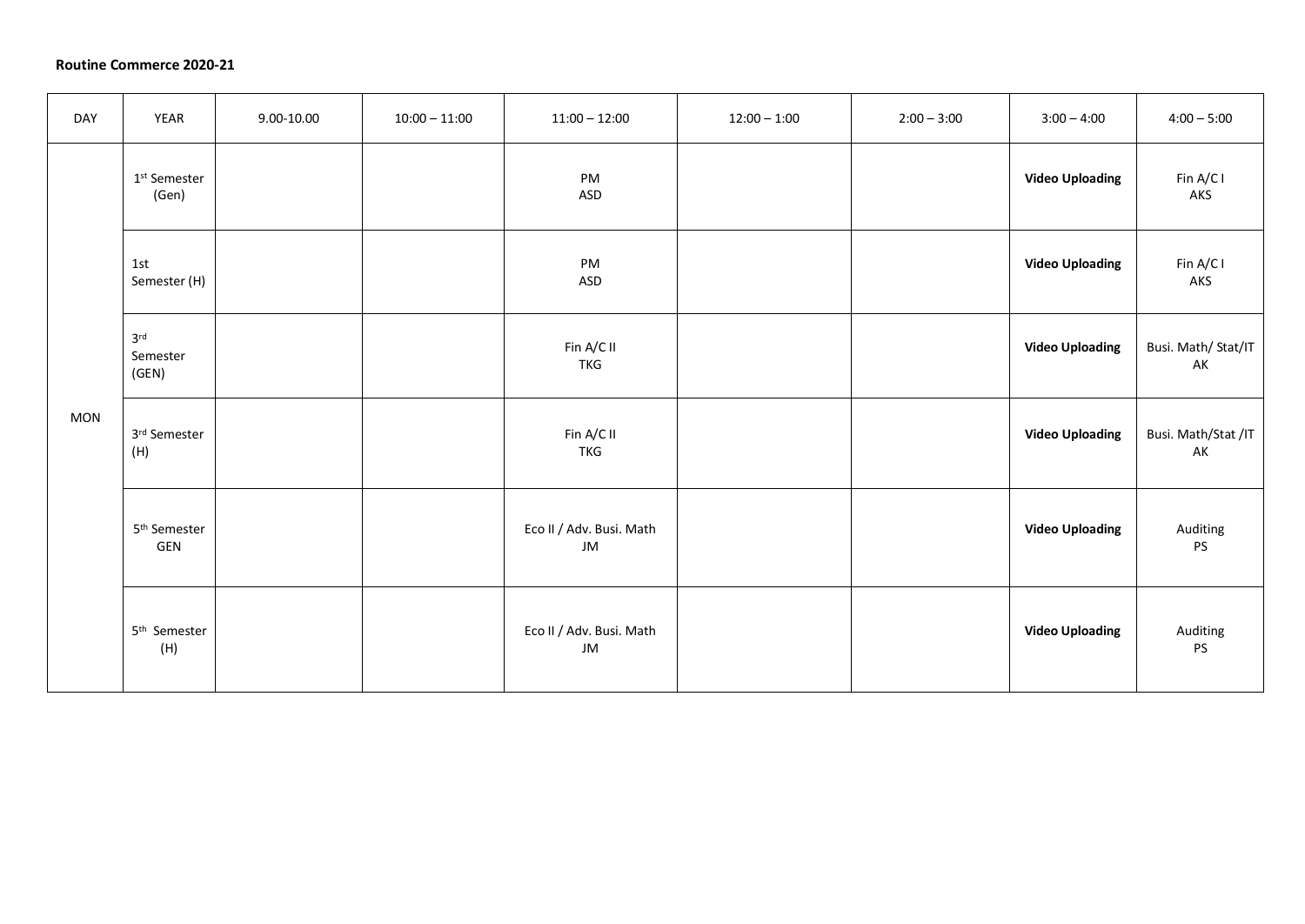| DAY         | YEAR                                        |  | $11:00 - 12:00$                |  | $3:00 - 4:00$          | $4:00 - 5:00$                    |
|-------------|---------------------------------------------|--|--------------------------------|--|------------------------|----------------------------------|
| <b>TUES</b> | $1^{\rm st}$<br>Semester<br>(GEN)           |  | Fin $A/C-I$<br>AKS             |  | <b>Video Uploading</b> | <b>Business Law</b><br>PS        |
|             | $1^\mathrm{st}$<br>Semester<br>(H)          |  | Fin $A/C - I$<br>AKS           |  | <b>Video Uploading</b> | <b>Business Law</b><br><b>PS</b> |
|             | 3 <sup>rd</sup><br>Semester<br>(GEN)        |  | <b>IFS</b><br>DN               |  | <b>Video Uploading</b> | Busi. Math/ Stat/IT<br>AK        |
|             | 3rd<br>Semester<br>(H)                      |  | <b>IFS</b><br>DN               |  | <b>Video Uploading</b> | Busi. Math/ Stat/IT<br>AK        |
|             | 5 <sup>th</sup><br>Semester<br>GEN          |  | Eco II / Adv. Busi. Math<br>JM |  | <b>Video Uploading</b> | Corp. A/C<br><b>TKG</b>          |
|             | $\mathsf{5}^\mathsf{th}$<br>Semester<br>(H) |  | Eco II / Adv. Busi. Math<br>JM |  | <b>Video Uploading</b> | Corp. A/C<br><b>TKG</b>          |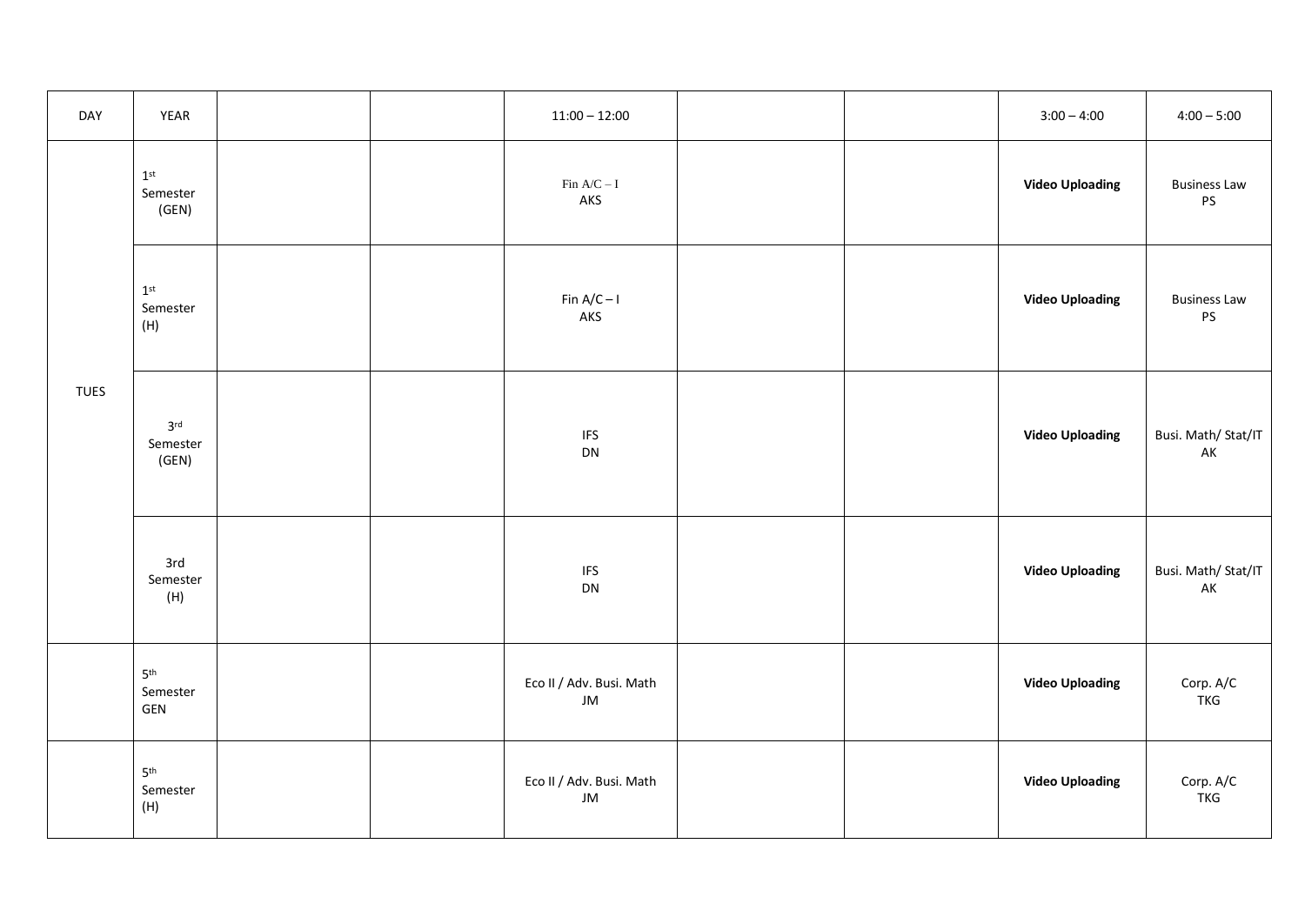| DAY    | YEAR                                 |  | $11:00 - 12:00$                    |  | $3:00 - 4:00$          | $4:00 - 5:00$                        |
|--------|--------------------------------------|--|------------------------------------|--|------------------------|--------------------------------------|
| WEDNES | $1^\mathrm{st}$<br>Semester<br>(GEN) |  | Eng                                |  | <b>Video Uploading</b> | PM<br>DN                             |
|        | $1^\mathrm{st}$<br>Semester<br>(H)   |  | Eng                                |  | <b>Video Uploading</b> | PM<br>DN                             |
|        | 3 <sup>rd</sup><br>Semester<br>(GEN) |  | <b>IFS</b><br>ASD                  |  | <b>Video Uploading</b> | Busi. Math / Stat / IT<br>${\sf AK}$ |
|        | 3 <sup>rd</sup><br>Semester<br>(H)   |  | $\ensuremath{\mathsf{IFS}}$<br>ASD |  | <b>Video Uploading</b> | Busi. Math / Stat / IT<br>AK         |
|        | 5 <sup>th</sup><br>Semester<br>(GEN) |  | Corp. A/C<br>AKS                   |  | <b>Video Uploading</b> | <b>Taxation II</b><br>TKG            |
|        | 5 <sup>th</sup><br>Semester<br>(H)   |  | Corp. A/C<br>AKS                   |  | <b>Video Uploading</b> | <b>Taxation II</b><br><b>TKG</b>     |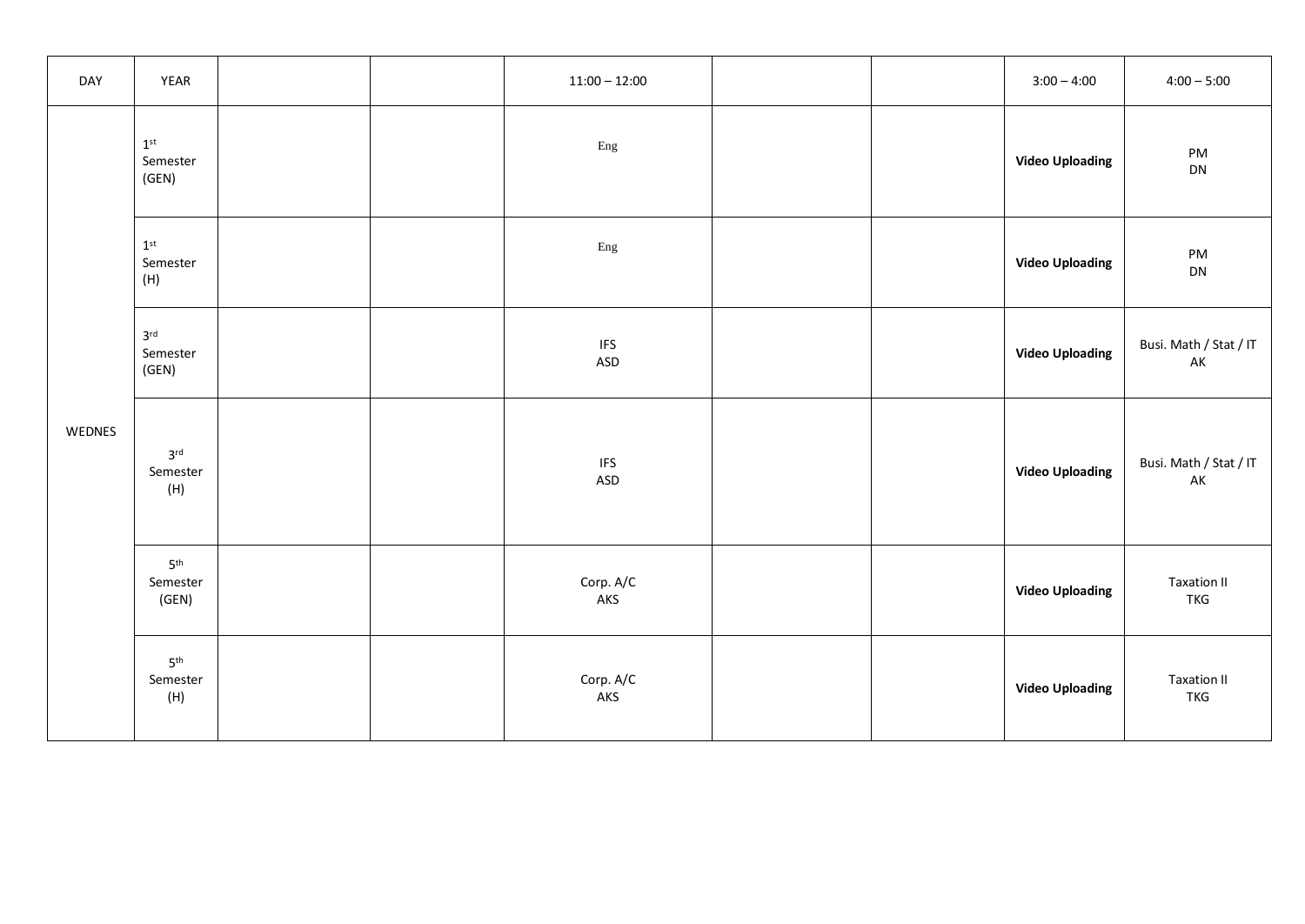| DAY          | YEAR                                 |  | $11:00 - 12:00$              |  | $3:00 - 4:00$          | $4:00 - 5:00$          |
|--------------|--------------------------------------|--|------------------------------|--|------------------------|------------------------|
|              | 1 <sup>st</sup><br>Semester<br>(GEN) |  | Beng/PM<br>$\mathsf{PS}$     |  | <b>Video Uploading</b> | Economics/Stat<br>JM   |
| <b>THURS</b> | 1 <sup>st</sup><br>Semester<br>(H)   |  | Beng/PM<br>$\mathsf{PS}$     |  | <b>Video Uploading</b> | Economics/Stat<br>JM   |
|              | 3 <sup>rd</sup><br>Semester<br>(GEN) |  | Busi. Math / Stat / IT<br>AK |  | <b>Video Uploading</b> | <b>IFS</b><br>ASD      |
|              | 3 <sup>rd</sup><br>Semester<br>(H)   |  | Busi. Math / Stat / IT<br>AK |  | <b>Video Uploading</b> | <b>IFS</b><br>ASD      |
|              | 5 <sup>th</sup><br>Semester<br>(GEN) |  | Corp. A/C<br><b>TKG</b>      |  | <b>Video Uploading</b> | Auditing<br>${\sf DN}$ |
|              | 5 <sup>th</sup><br>Semester<br>(H)   |  | Corp. A/C<br><b>TKG</b>      |  | <b>Video Uploading</b> | Auditing<br>DN         |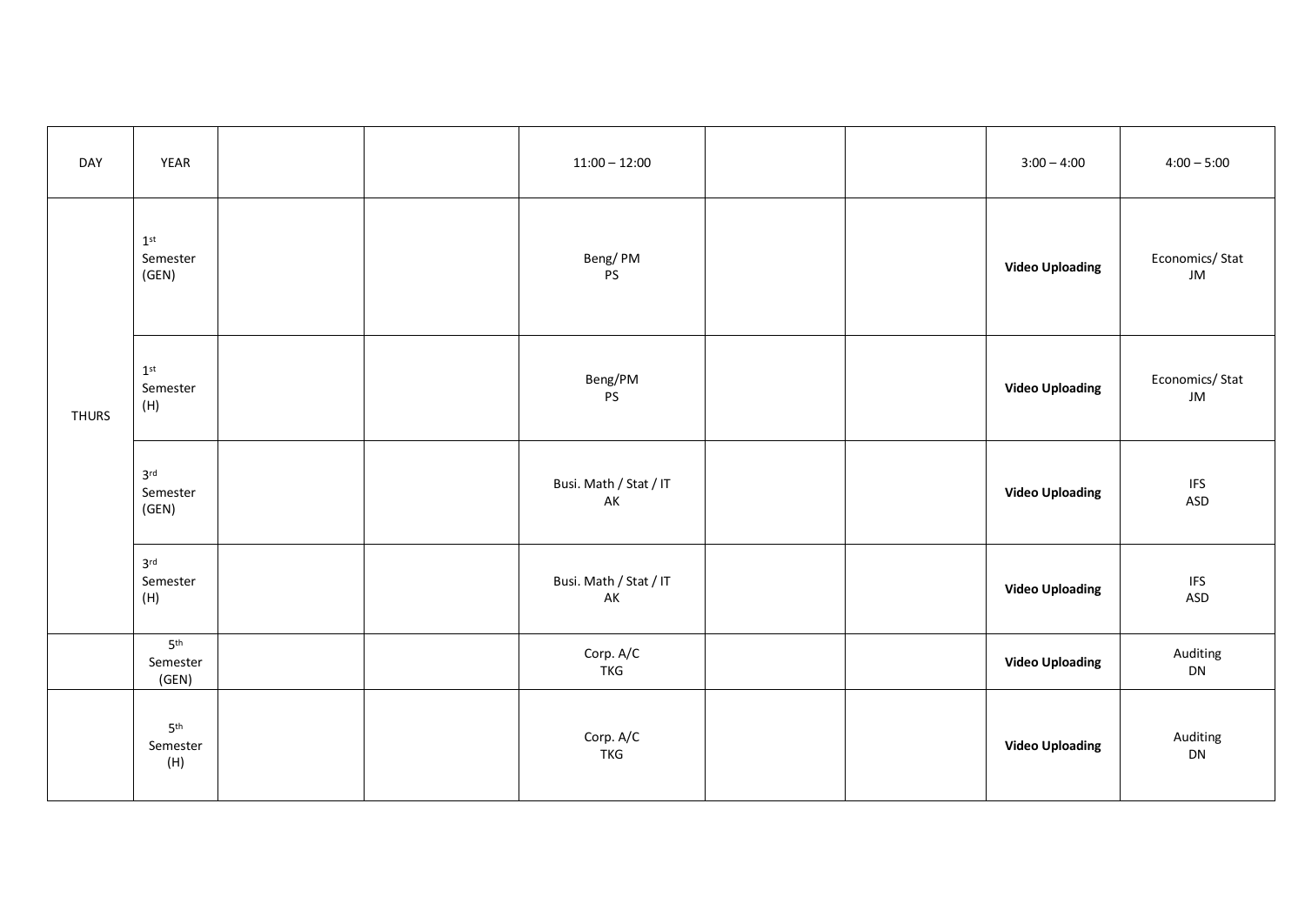| DAY | YEAR                                 |  | $11:00 - 12:00$                         |  | $3:00 - 4:00$          | $4:00 - 5:00$             |
|-----|--------------------------------------|--|-----------------------------------------|--|------------------------|---------------------------|
| FRI | 1st<br>Semester<br>(GEN)             |  | $\mathbf{PM}$<br>$\mathbf{P}\mathbf{S}$ |  | <b>Video Uploading</b> | Fin A/C<br>ASD            |
|     | $1^\mathrm{st}$<br>Semester<br>(H)   |  | $\mathbf{PM}$<br>$\mathbf{P}\mathbf{S}$ |  | <b>Video Uploading</b> | Fin A/C<br>ASD            |
|     | 3 <sup>rd</sup><br>Semester<br>(GEN) |  | Fin $A/C$ II<br><b>TKG</b>              |  | <b>Video Uploading</b> | <b>IFS</b><br>DN          |
|     | 3 <sup>rd</sup><br>Semester<br>(H)   |  | Fin A/C II<br><b>TKG</b>                |  | <b>Video Uploading</b> | <b>IFS</b><br>DN          |
|     | 5th<br>Semester<br>(GEN)             |  | Eco II / Adv. Busi. Math<br>JM          |  | <b>Video Uploading</b> | <b>Taxation II</b><br>AKS |
|     | 5 <sup>th</sup><br>Semester<br>(H)   |  | Eco II / Adv. Busi. Math<br>JM          |  | <b>Video Uploading</b> | <b>Taxation II</b><br>AKS |